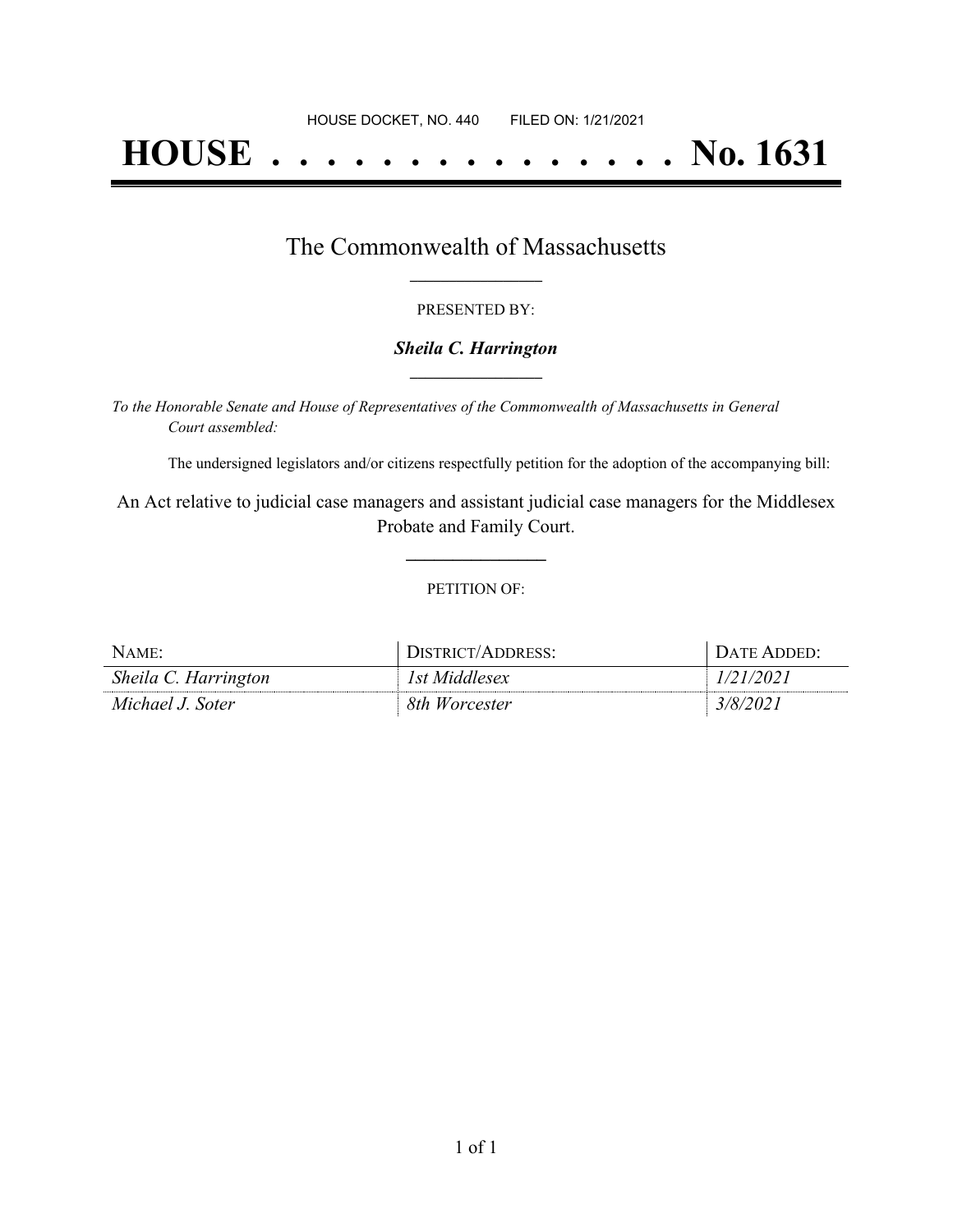#### HOUSE DOCKET, NO. 440 FILED ON: 1/21/2021

## **HOUSE . . . . . . . . . . . . . . . No. 1631**

By Mrs. Harrington of Groton, a petition (accompanied by bill, House, No. 1631) of Sheila C. Harrington and Michael J. Soter relative to judicial case managers and assistant judicial case managers for the Middlesex Probate and Family Court. The Judiciary.

### [SIMILAR MATTER FILED IN PREVIOUS SESSION SEE HOUSE, NO. *3325* OF 2019-2020.]

## The Commonwealth of Massachusetts

**In the One Hundred and Ninety-Second General Court (2021-2022) \_\_\_\_\_\_\_\_\_\_\_\_\_\_\_**

**\_\_\_\_\_\_\_\_\_\_\_\_\_\_\_**

An Act relative to judicial case managers and assistant judicial case managers for the Middlesex Probate and Family Court.

Be it enacted by the Senate and House of Representatives in General Court assembled, and by the authority *of the same, as follows:*

| $\mathbf{1}$   | Section 23C of Chapter 217 of the General Laws is hereby amended to have one (1)                  |
|----------------|---------------------------------------------------------------------------------------------------|
| $\overline{2}$ | additional Judicial Case Manager appointed for Middlesex County, by striking the words            |
| 3              | "Middlesex, 1 judicial case manager" and inserting the following:                                 |
| $\overline{4}$ | "Middlesex North, 1 judicial case manager and Middlesex South, 1 judicial case                    |
| 5              | manager".                                                                                         |
| 6              | Section 23D of Chapter 217 of the General Laws is hereby amended by striking the                  |
| $\overline{7}$ | words "Middlesex, 8 assistant judicial case managers" and inserting the following:                |
| 8              | "Middlesex North, 4 assistant judicial case managers and Middlesex South, 4 assistant             |
| 9              | judicial case managers notwithstanding it shall be in the sole discretion and jurisdiction of the |
|                | $1$ of $2$                                                                                        |